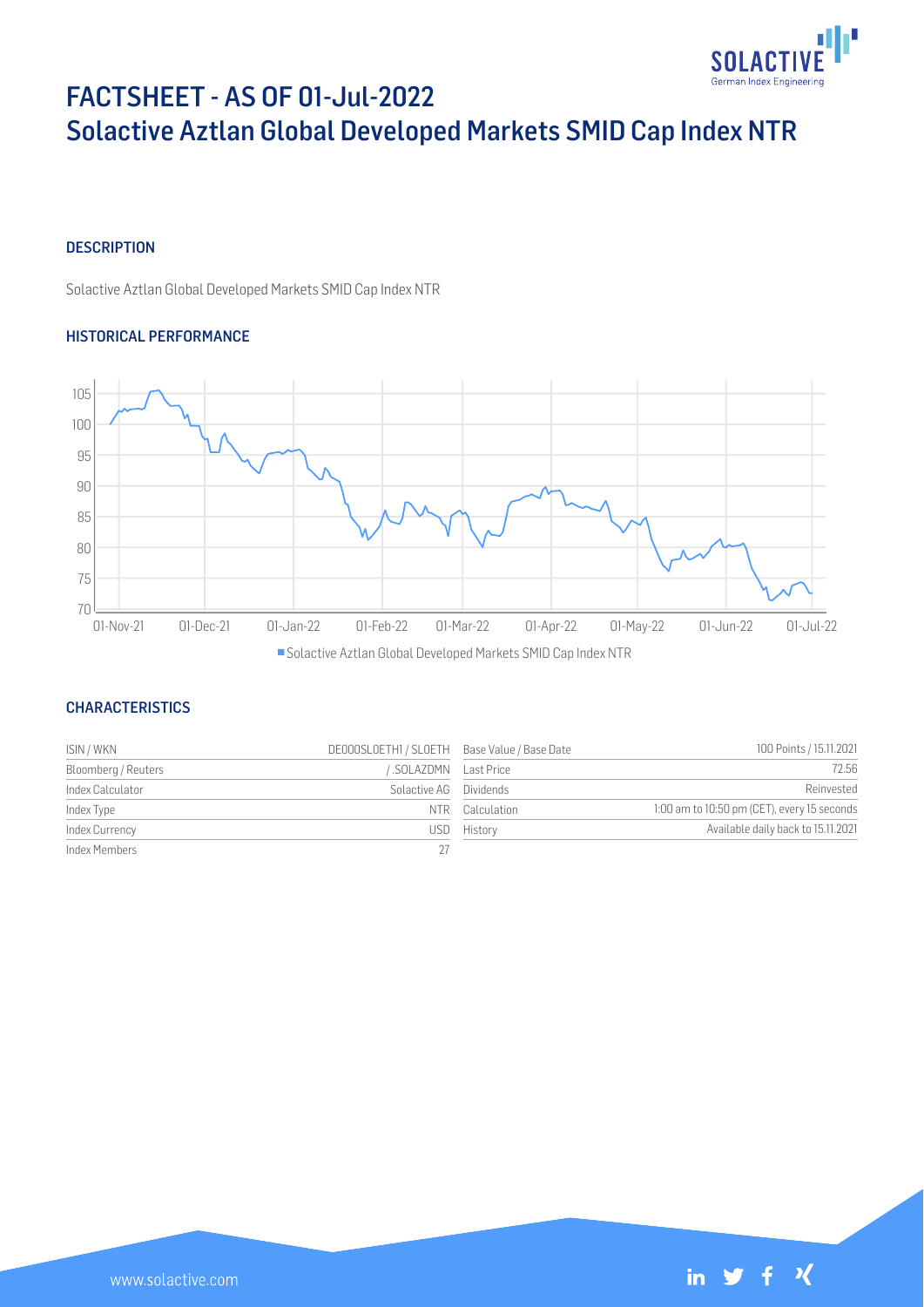

## FACTSHEET - AS OF 01-Jul-2022 Solactive Aztlan Global Developed Markets SMID Cap Index NTR

## **STATISTICS**

| <b>USD</b>         | 30D       | 90D     | 180D       | 360D | <b>YTD</b> | Since Inception       |
|--------------------|-----------|---------|------------|------|------------|-----------------------|
| Performance        | -9.27%    | -18.57% | -24.08%    |      | -24.08%    | $-31.24%$             |
| Performance (p.a.) |           |         |            |      |            | $-45.11%$             |
| Volatility (p.a.)  | 21.34%    | 20.51%  | 21.91%     |      | 21.82%     | 20.74%                |
| High               | 80.68     | 89.23   | 95.89      |      | 95.89      | 105.52                |
| Low                | 71.36     | 71.36   | 71.36      |      | 71.36      | 71.36                 |
| Sharpe Ratio*      | $-3.32$   | $-2.83$ | $-2.02$    |      | $-2.02$    | $-2.25$               |
| Max. Drawdown      | $-11.55%$ | -20.03% | $-25.58\%$ |      | $-25.58%$  | $-32.37%$             |
| VaR 95 \ 99        |           |         |            |      |            | $-35.8\%$ \ $-51.6\%$ |
| CVaR 95 \ 99       |           |         |            |      |            | $-44.4\%$ \ $-65.2\%$ |

\* Up to 31 December 2021, ex-post Sharpe ratios use as input for the risk free rate term the London Inter-Bank Offered rates in the respective currencies of the index and at a term equal to the observation period. From 3 J 2022 onwards, Sharpe ratios will be / are calculated using as reference risk free rate input the overnight replacement rate for these currencies, namely SONIA (for GBP), SOFR (for USD) and EURIBOR Overnight (for EUR).

## COMPOSITION BY CURRENCIES



## COMPOSITION BY COUNTRIES



# TOP COMPONENTS AS OF 01-Jul-2022

| Company                              | Ticker                | Country | Currency   | Index Weight (%) |
|--------------------------------------|-----------------------|---------|------------|------------------|
| DAVITA INC                           | DVA UN Equity         | US      | <b>USD</b> | 3.85%            |
| ATKORF INC                           | ATKR UN Equity        | US      | <b>USD</b> | 3.84%            |
| DAVE & BUSTERS ENTERTAINMENT INC     | <b>PLAY UW Equity</b> | US      | <b>USD</b> | 3.81%            |
| TOKYO ELECTRIC POWER CO HOLDINGS INC | 9501 JT Equity        | JP      | JPY        | 3.80%            |
| MR COOPER GROUP INC                  | COOP UR Equity        | US      | <b>USD</b> | 3.80%            |
| OSAKA TITANIUM TECHNOLOGIES          | 5726 JT Equity        | JP      | JPY        | 3.77%            |
| TELEFONICA DEUTSCHLAND HOLDING AG    | 02D GY Equity         | DE      | <b>EUR</b> | 3.77%            |
| KONAMI GROUP CORP                    | 9766 JT Equity        | JP      | JPY        | 3.76%            |
| <b>IHICORP</b>                       | 7013 JT Equity        | JP      | <b>JPY</b> | 3.75%            |
| ZIPRECRUITER INC-A                   | <b>ZIP UN Equity</b>  | US      | <b>USD</b> | 3.74%            |